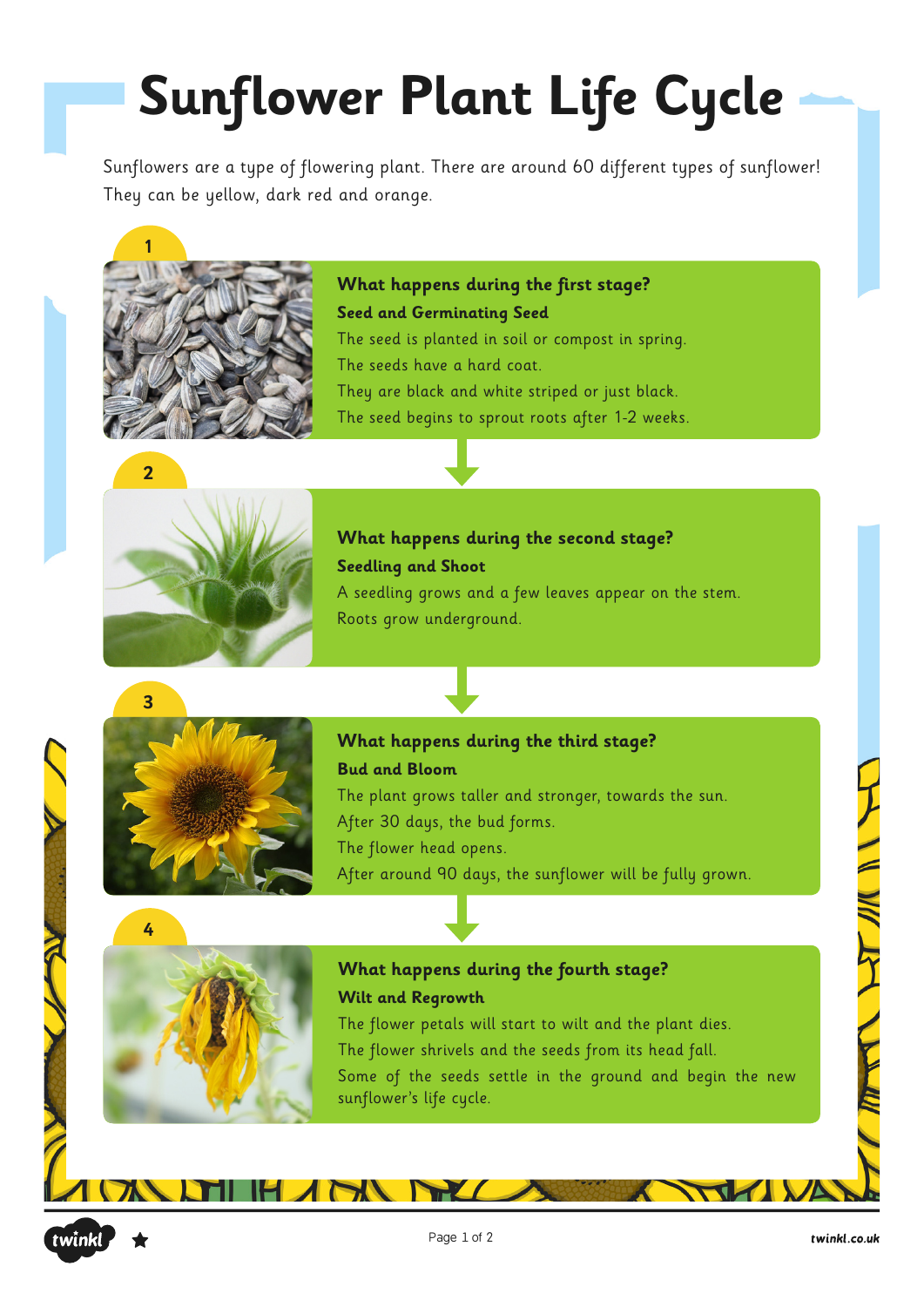1. What are sunflowers?

2. How many different types are there?

3. Name a colour that sunflowers can be.

4. What is the seed planted in?

5. When is the sunflower seed planted?

6. What colour are the seeds?

7. What grows underground?

8. What does the plant grow towards?

9. What happens after the flower petals start to wilt?

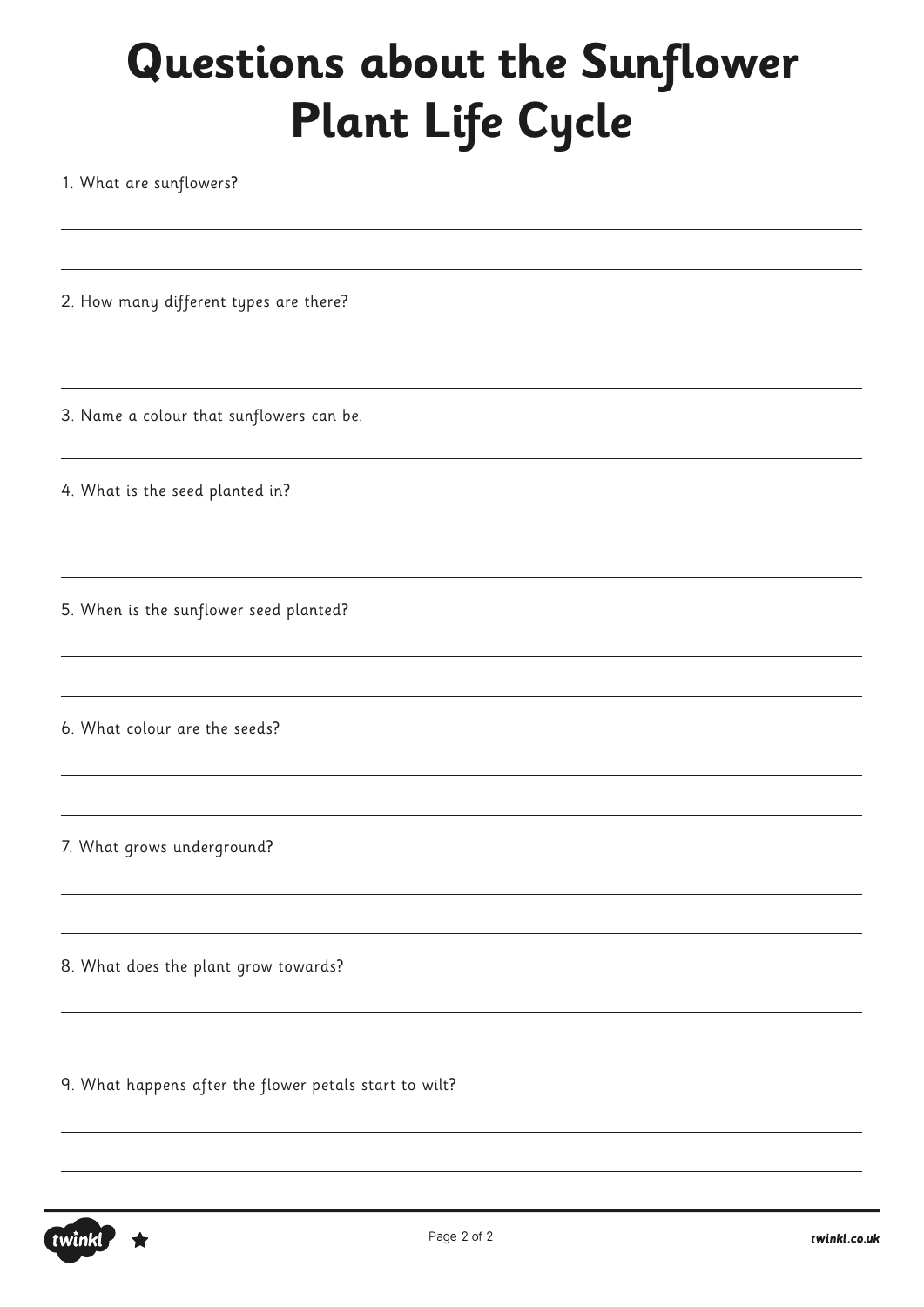### **Answers**

1. What are sunflowers?

**Sunflowers are a type of flowering plant.**

2. How many different types are there?

**There are around 60 different types of sunflower.** 

3. Name a colour that sunflowers can be.

**Sunflowers can be yellow, dark red and orange. (Accept only 1)**

4. What is the seed planted in?

**The seed is planted in soil or compost.**

5. When is the sunflower seed planted?

**The seed is planted in spring.**

6. What colour are the seeds?

**Sunflower seeds can be black and white striped or just black.**

7. What grows underground?

**The sunflower's roots grow underground.**

8. What does the plant grow towards?

**The plant grows towards the sun.**

9. What happens after the flower petals start to wilt?

**The flower petals will start to wilt and the plant dies.**

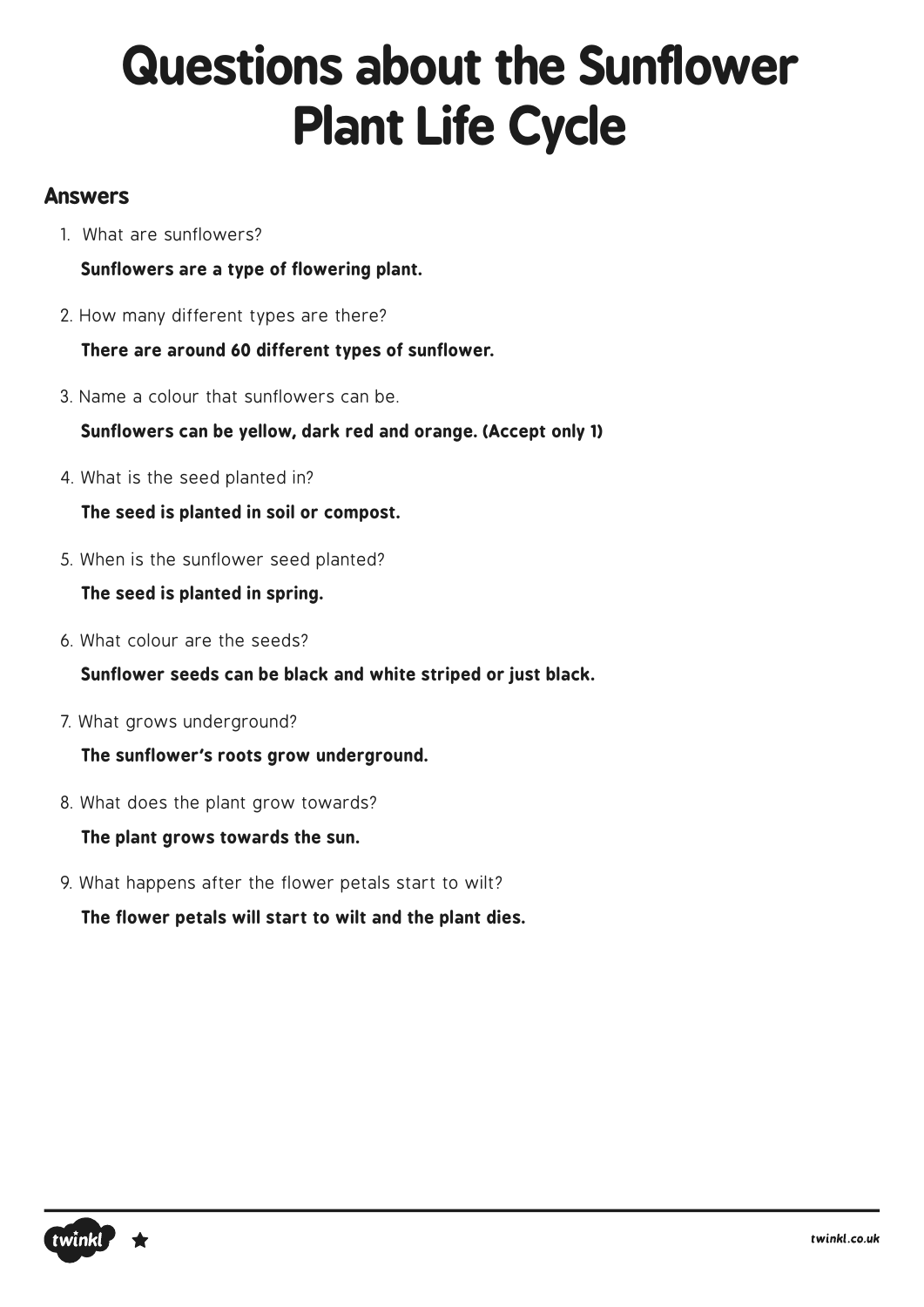# **Sunflower Plant Life Cycle**

Sunflowers are a type of flowering plant. They originally came from North America. There are around 60 different types of sunflower! They can be yellow, dark red and orange. Two types are the 'American Giant' and the 'Big Smile'. The tallest sunflower on record was 9.17 metres (30 feet 1 inch) tall and was grown by Hans-Peter Schiffer in 2014 in Germany!



#### **What happens during the first stage? Seed and Germinating Seed**

During the first stage of the sunflower life cycle, the seed is planted in soil or compost in spring when it is warmer. The seeds are black and white striped or just black. The seeds have a hard coat that helps protect the seed. Next, the seed begins to sprout roots 1-2 weeks after planting.



### **What happens during the second stage? Seedling and Shoot**

During the second stage, a seedling grows above ground and a few leaves appear on the stem of the plant. Underground, roots continue to grow to keep the sunflower planted in the ground.



#### **What happens during the third stage? Bud and Bloom**

During the third stage, the plant grows taller and stronger, facing towards the sun. After 30 days, the bud forms. Then the flower head opens and after around 90 days, the sunflower will be fully grown.



### **What happens during the fourth stage? Wilt and Regrowth**

At the end of the summer the flower petals will start to wilt. This is the final stage of the life cycle, when the plant dies. The flower shrivels and the seeds from its head fall onto the ground. There can be up to 2000 seeds! Some of the seeds settle in the ground and then begin the new life cycle of the next sunflower.



7 V F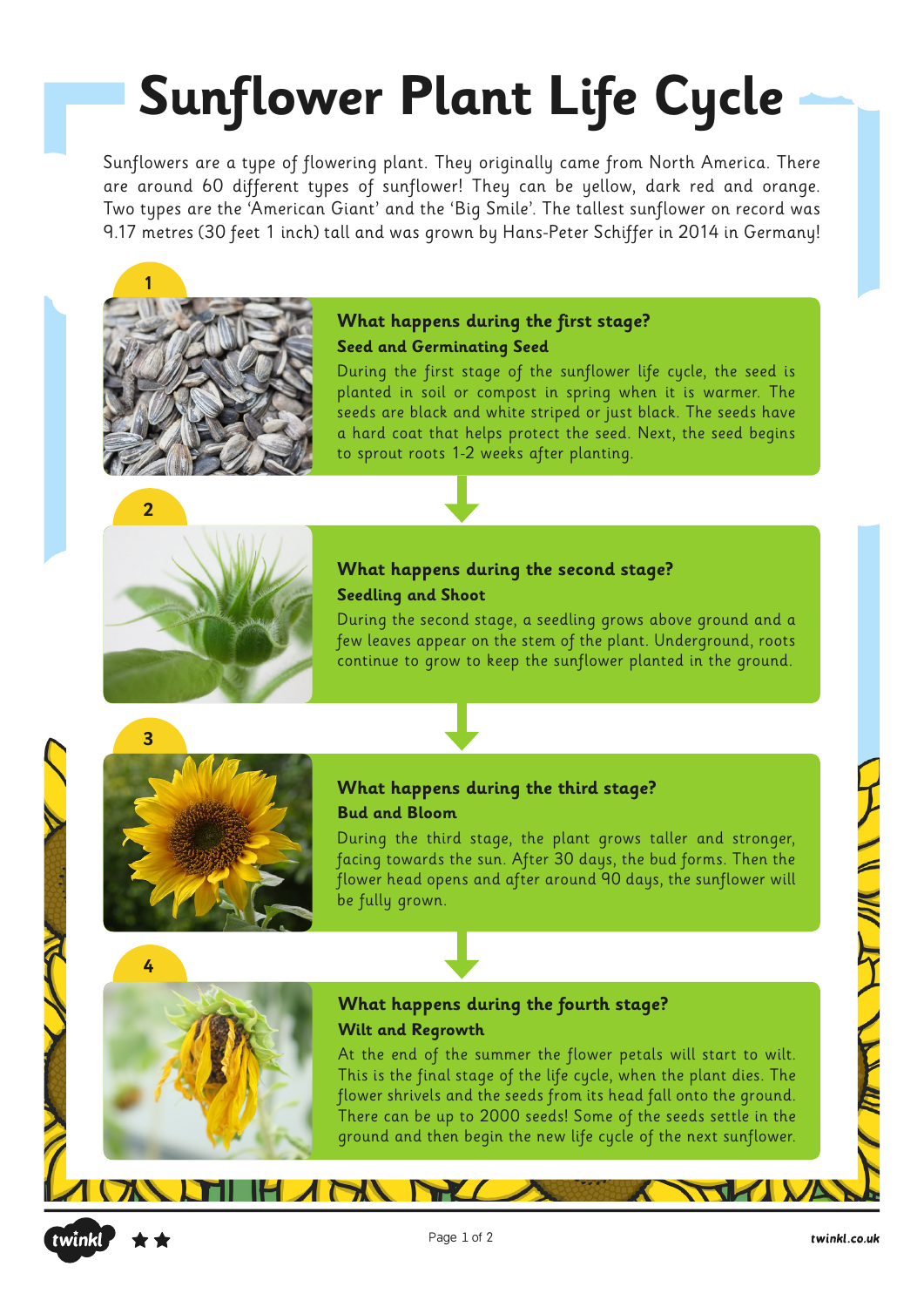1. How many different types of sunflower are there?

2. What colours can sunflowers be?

3. How tall was the tallest sunflower ever grown?

4. Why is the sunflower seed planted in spring?

5. What colour are the seeds?

6. What grows above ground and underground during the second stage?

7. When does the bud form?

8. What happens when the flower shrivels?

9. How many new seeds can fall from the head of the shrivelled flower?

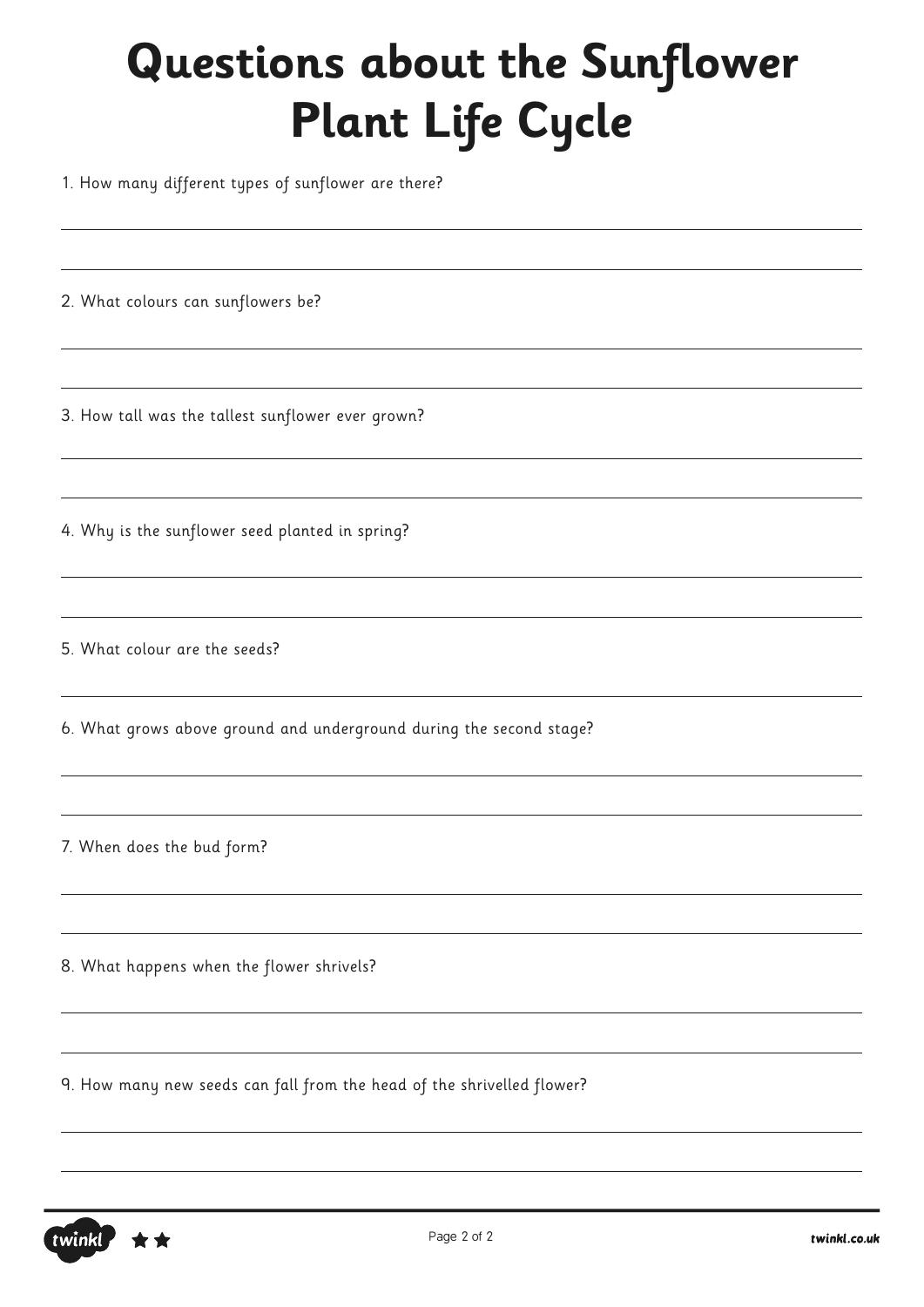### **Answers**

- 1. How many different types of sunflower are there?
	- **There are around 60 different types of sunflower!**
- 2. What colours can sunflowers be?

**Sunflowers can be yellow, dark red and orange.** 

3. How tall was the tallest sunflower ever grown?

**The tallest sunflower on record was 9.17 metres (30 feet 1 inch) tall.**

4. Why is the sunflower seed planted in spring?

**The seed is planted in spring because it is warmer.**

5. What colour are the seeds?

**Sunflower seeds are black and white striped or just black.**

6. What grows above ground and underground during the second stage?

**A seedling grows above ground and a few leaves appear on the stem of the plant. Underground, roots continue to grow.**

7. When does the bud form?

**After 30 days, the bud forms.**

8. What happens when the flower shrivels?

**The flower shrivels and the seeds from its head fall onto the ground.**

9. How many new seeds can fall from the head of the shrivelled flower?

**There can be up to 2000 seeds.**

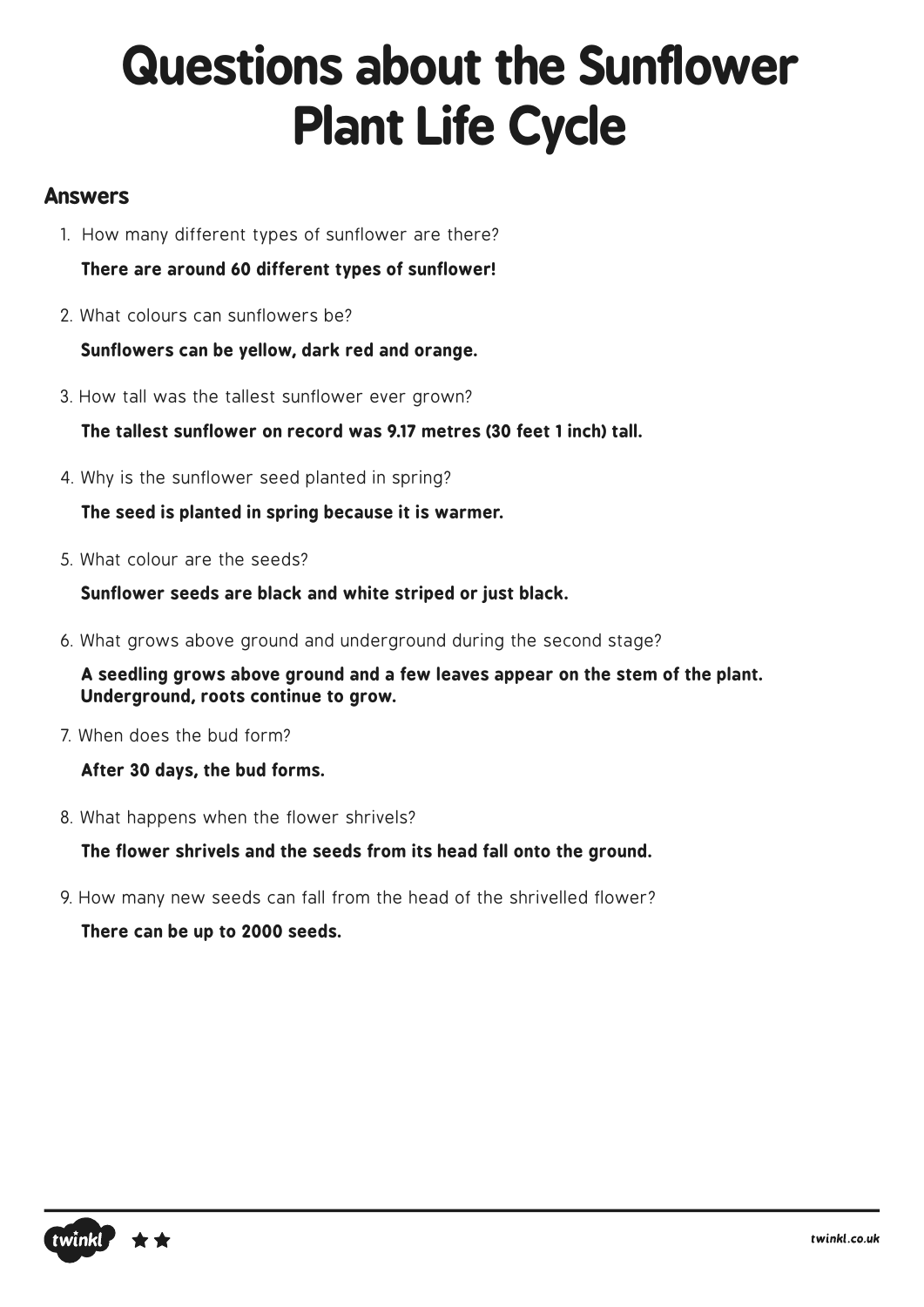# **Sunflower Plant Life Cycle**

Sunflowers are a type of flowering plant, which originally came from North America. The sunflower is the national flower of Ukraine. There are around 60 different species of sunflower! They can be yellow, dark red and orange. A popular tall variety is the 'American Giant', and one of the smaller types is called a 'Big Smile'. The tallest sunflower on record was 9.17 metres (30 feet 1 inch) and was grown by Hans-Peter Schiffer in 2014 in Germany! Sunflowers can be used to make lots of different products, such as oil, food and dye. Sunflower seeds can be eaten as a snack by animals and humans - some people sprinkle the seeds on salads.



#### **What happens during the first stage?**

During the first stage of the sunflower life cycle, the seed is planted in soil or compost in spring when it is warmer. The seeds often have a black and white striped, hard coat, but can also be just black. The hard coat helps to protect the seed. Next, the seed begins to germinate. This is about 1-2 weeks after planting. The plant starts to grow and a tiny root reaches out of the seed and down into the soil.



#### **What happens during the second stage?**

During the second stage, a green stem starts to grow above ground. This is a seedling. Underground, roots also continue to grow to keep the sunflower planted in the ground. The roots can grow as deep as 2 metres. A few leaves appear on the stem of the plant. The stem gets harder and thicker, making it stronger.



#### **What happens during the third stage?**

During the third stage, the plant grows taller and stronger, facing towards the sun. As the plant grows bigger, a bud also forms after about 30 days. Slowly, the sunflower bud begins to unfold as the flower head opens. After around 90 days from planting, the sunflower will be fully grown. The head of the sunflower will be fully open and that is when you see the fully flowered, beautiful plant.



#### **4 What happens during the fourth stage?**

At the end of the summer the flower petals will start to wilt. This is the final stage of the sunflower life cycle, when the plant dies. Eventually the flower shrivels and the seeds from its head fall onto the ground. A sunflower can produce up to 2000 seeds! Some of the seeds settle in the ground and then begin the new life cycle of the next sunflower.

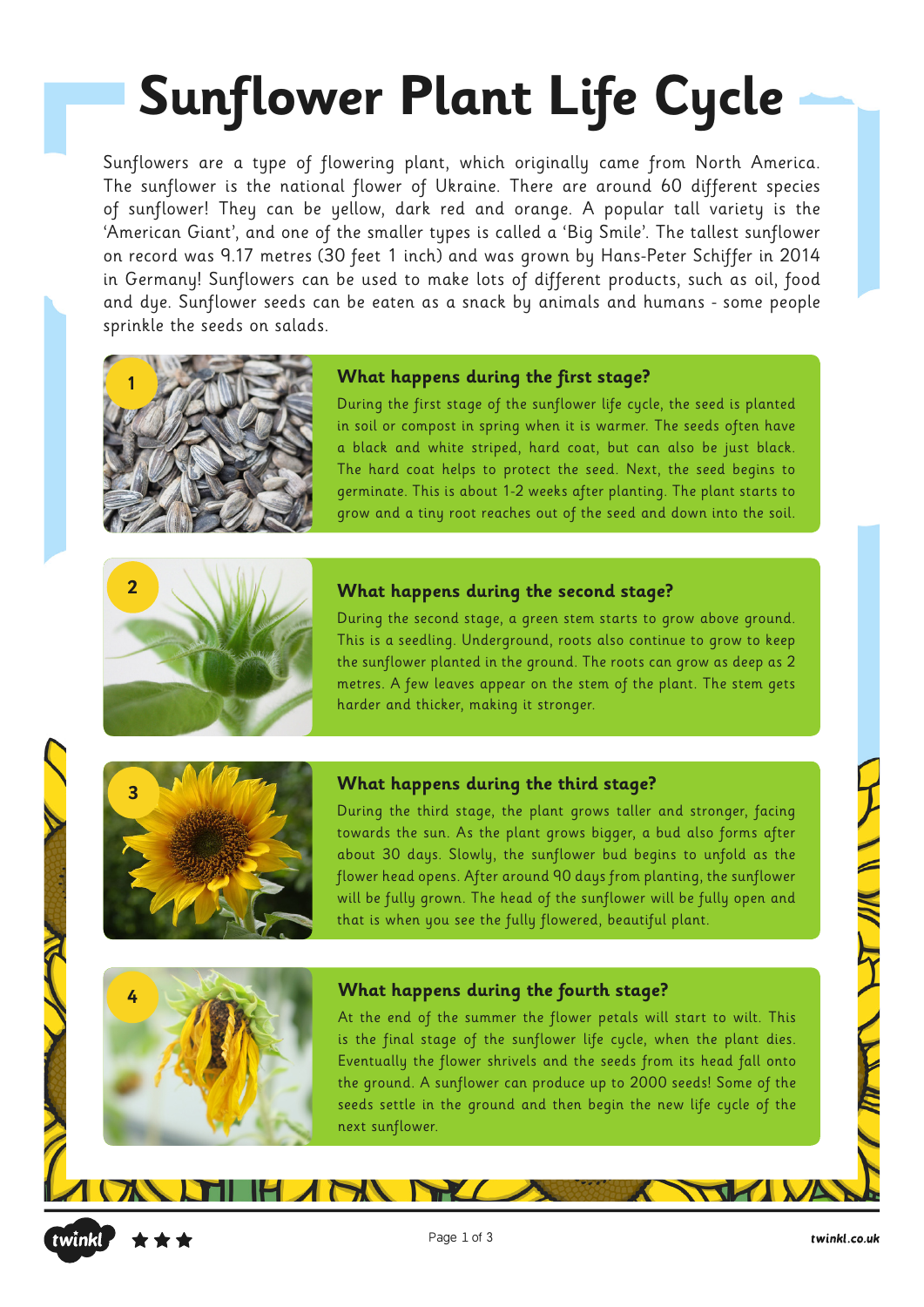1. How many different types of sunflower are there and what colours can they be?

2. Name two varieties of sunflower.

3. In what different ways can sunflowers been used?

4. Who grew the tallest ever sunflower? When, where and how tall was it?

5. When should you plant the seeds?

6. What is a sunflower seed like and what does it do?

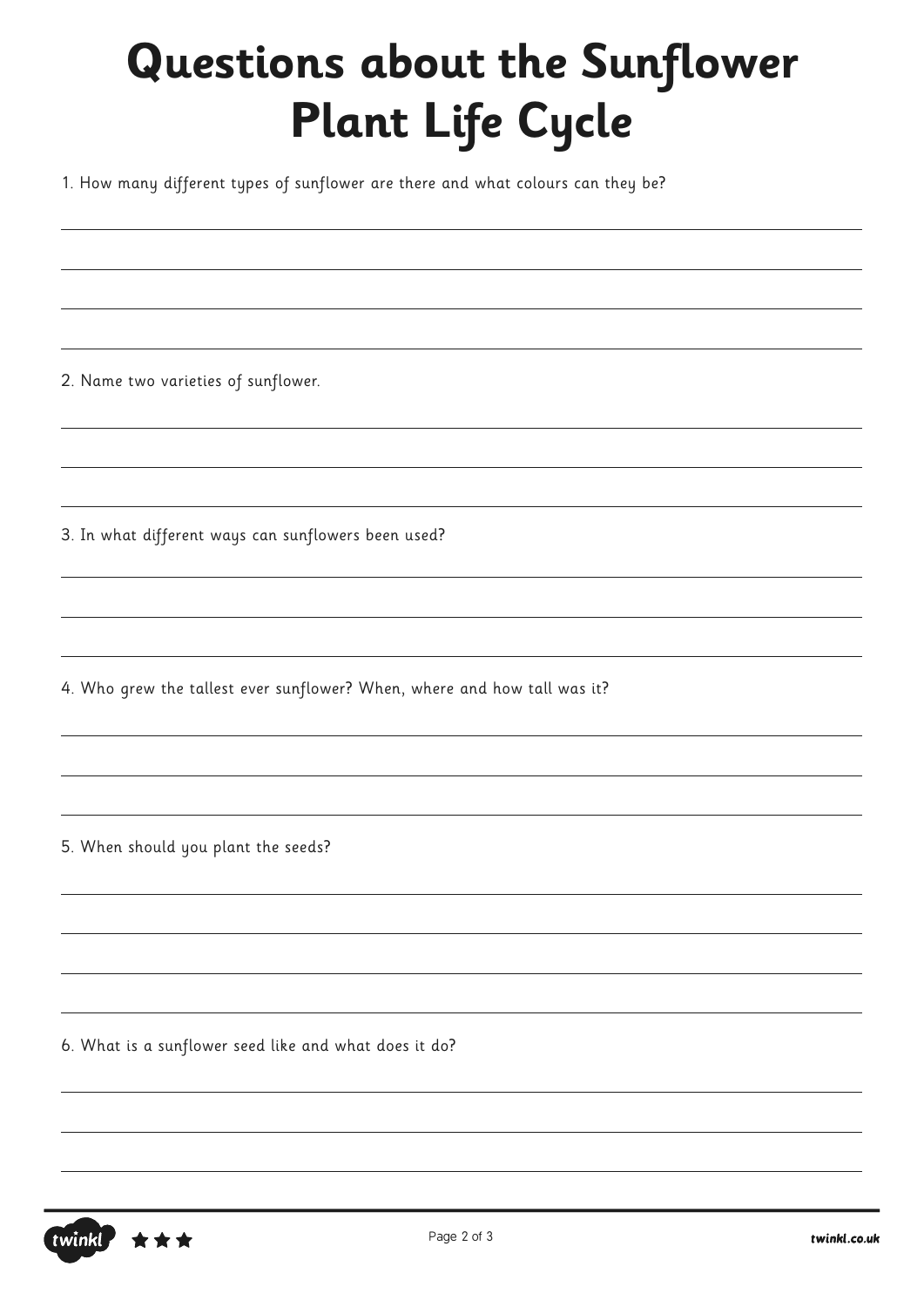|  |  |  |  |  | 7. Why do the sunflower's roots grow deep? |  |  |  |  |
|--|--|--|--|--|--------------------------------------------|--|--|--|--|
|--|--|--|--|--|--------------------------------------------|--|--|--|--|

8. What forms after around 30 days? What forms after around 90 days?

9. What happens just before the plant completely dies?

10. What does the sunflower produce for the new life cycle? How does it do this?